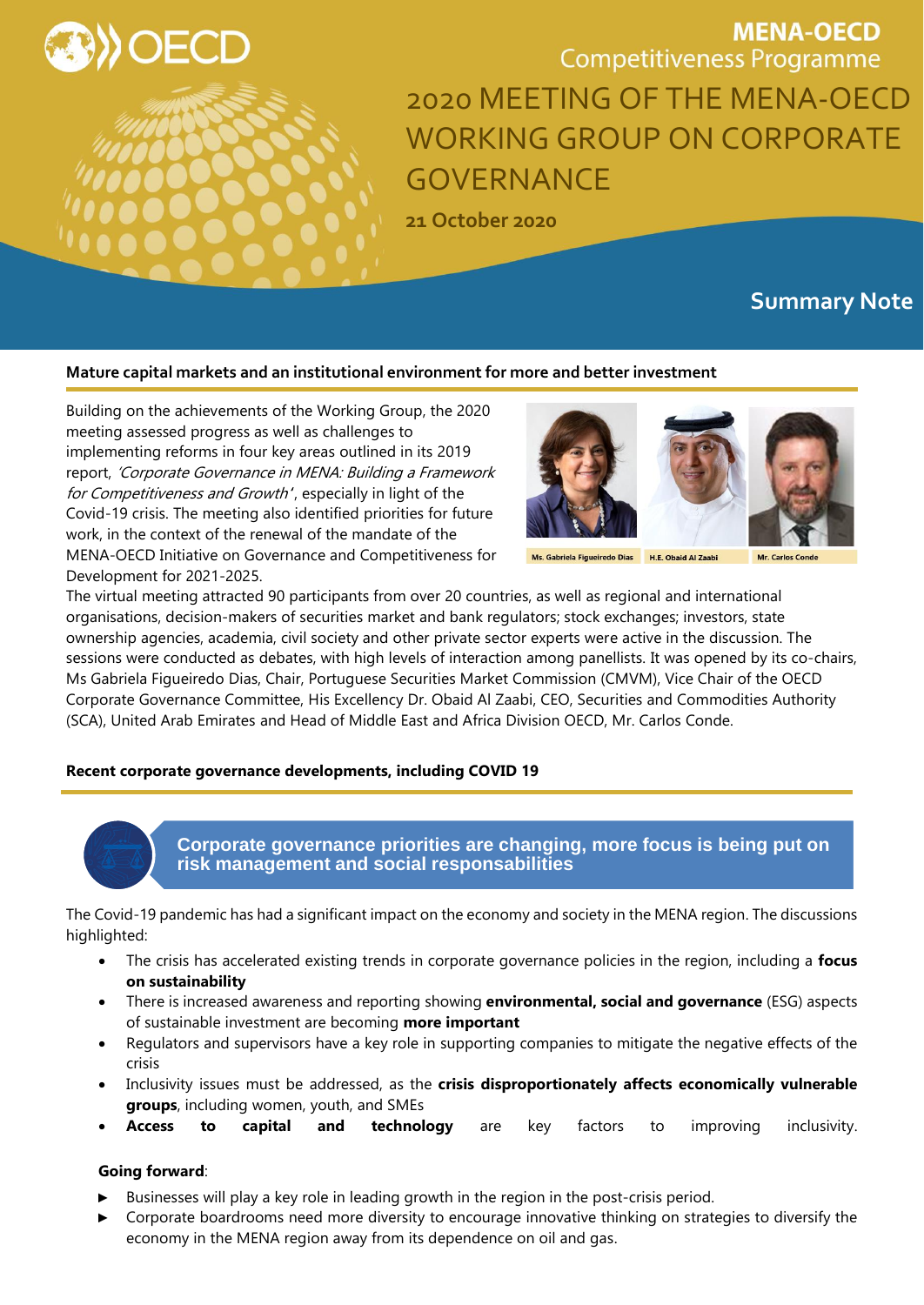# **Progress and challenges implementing strategies to improve access to capital**



# **SMEs need support to access international markets through GVCs and tailored financing options**

With the Covid-19 pandemic exacerbating challenges related to access to finance, participants called for a greater role for capital markets in funding the real economy. Recommendations for enhancing access to finance and the promotion of growth companies included:

- Legal frameworks need to be developed to encourage the use of alternative financing, such as crowdfunding and venture capital
- Market operators should work on being more accountable, in line with the needs of issuers and investors
- Financial innovation in particular could enable SMEs to come together to raise funding from the market
- Leveraging technology and digital solutions can facilitate data provision and disclosure, a major constraint to SMEs' access to capital markets.

# **Peer learning**

The UAE has introduced a new legal framework for loan-based crowdfunding platforms. These regulations aim to drive growth for SMEs whilst protecting all parties.

#### **Going forward:**

Finding the right balance between flexibility for issuers and investor protection will be key for regulators to unlock the potential of capital markets.

# **Taking action for greater transparency and disclosure: achievements and impediments**



# **Enhancing transparency and discloure goes beyond regulations**

While MENA economies have taken important steps to improve transparency and disclosure policies, the discussions highlighted persisting challenges in implementation, especially in the areas of beneficial ownership and related party disclosure. The discussions concluded:

- Improving transparency and disclosure practices attracts investors, particularly when legal frameworks are weak
- Investors and companies themselves should lead the efforts to move towards more robust transparency and disclosure
- Technology can play a critical role in supporting these efforts
- Accounting and audit: quality of disclosures is as important as timeliness.

#### **Going forward:**

► Participants stressed the importance of adopting an approach tailored to market needs and levelling the playing field between listed and non-listed companies to raise the bar for the whole ecosystem in terms of transparency and disclosure.

#### **Peer learning**

Online disclosure systems have been introduced in Egypt, which include active company engagement by the exchange focusing on quality of disclosures. These have considerably improved the number of disclosures and reduced violations.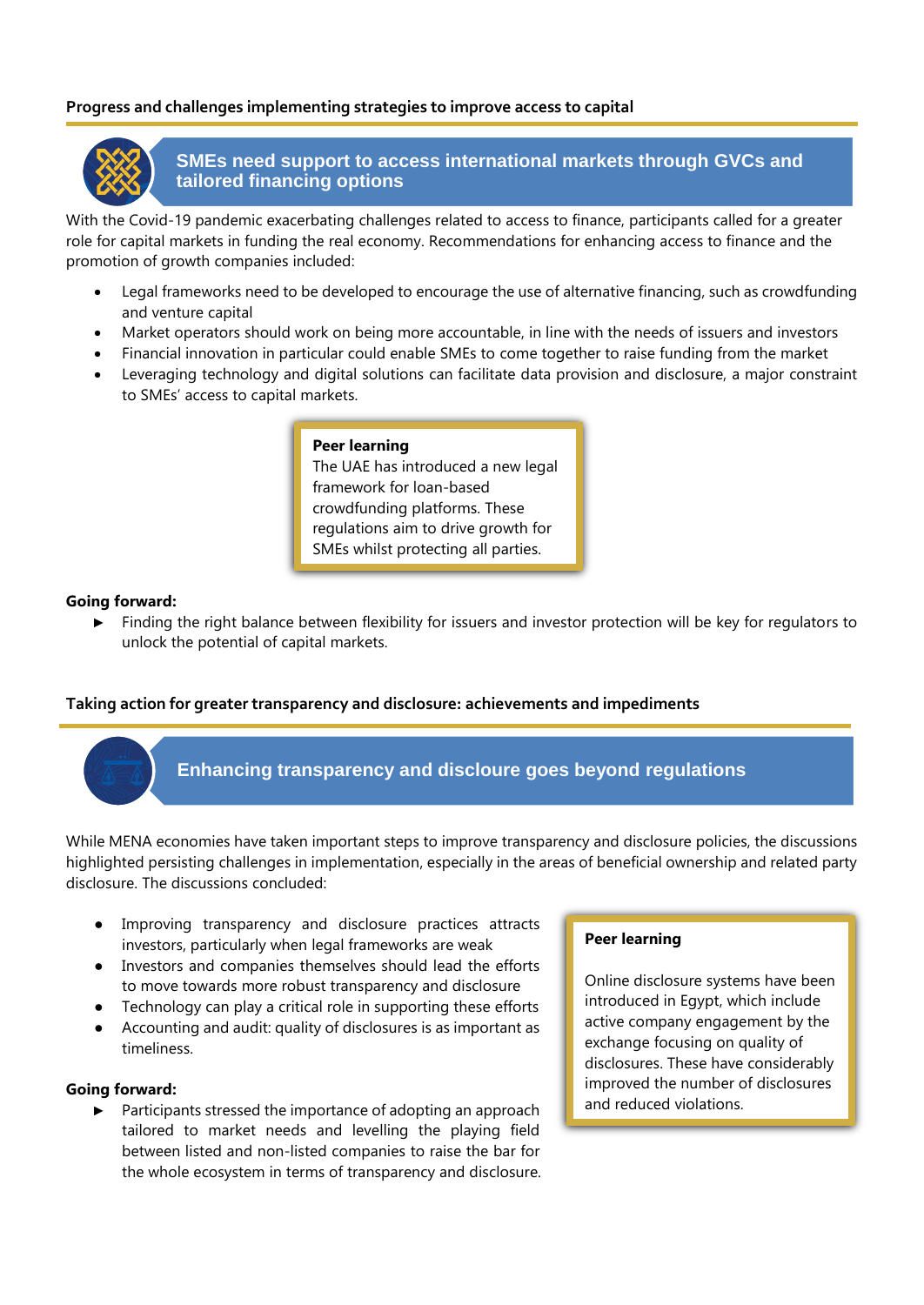# **Progress and obstacles to bringing gender balance in corporate leadership**



**In order to bridge the gender gap in corporate leadership, it is necessary to look for synergies and collective action**

Closing the gender gap in corporate decision-making roles remains a challenge globally, yet there is strong impetus for MENA economies to embrace initiatives that empower and promote women in the corporate sphere. The discussion highlighted:

- The importance of political leadership and policy frameworks in setting the tone for companies to follow; engaging women in the policy-making process is also key
- Experience by the UAE shows a benefit in adopting a top down approach, which led to strong momentum in designing gender balance policies
- It is important that all actors come together to achieve gender balance in corporate leadership, namely investors, business leaders, NGOs.

#### **Key areas for investor action**

- 1. Promote participation of women on boards in investee companies
- 2. Conduct studies and awareness-raising activities
- 3. Build the pipeline
- 4. Work with regulators to improve disclosure of companies' diversity practices,



Members of the Working Group participated in two polls during the virtual meeting:



#### **Going forward**:

- Develop a toolkit for regulators with a roadmap on how to achieve gender balance in corporate leadership
- Develop indicators at the regional level in order to account for the specific attributes of the MENA region.